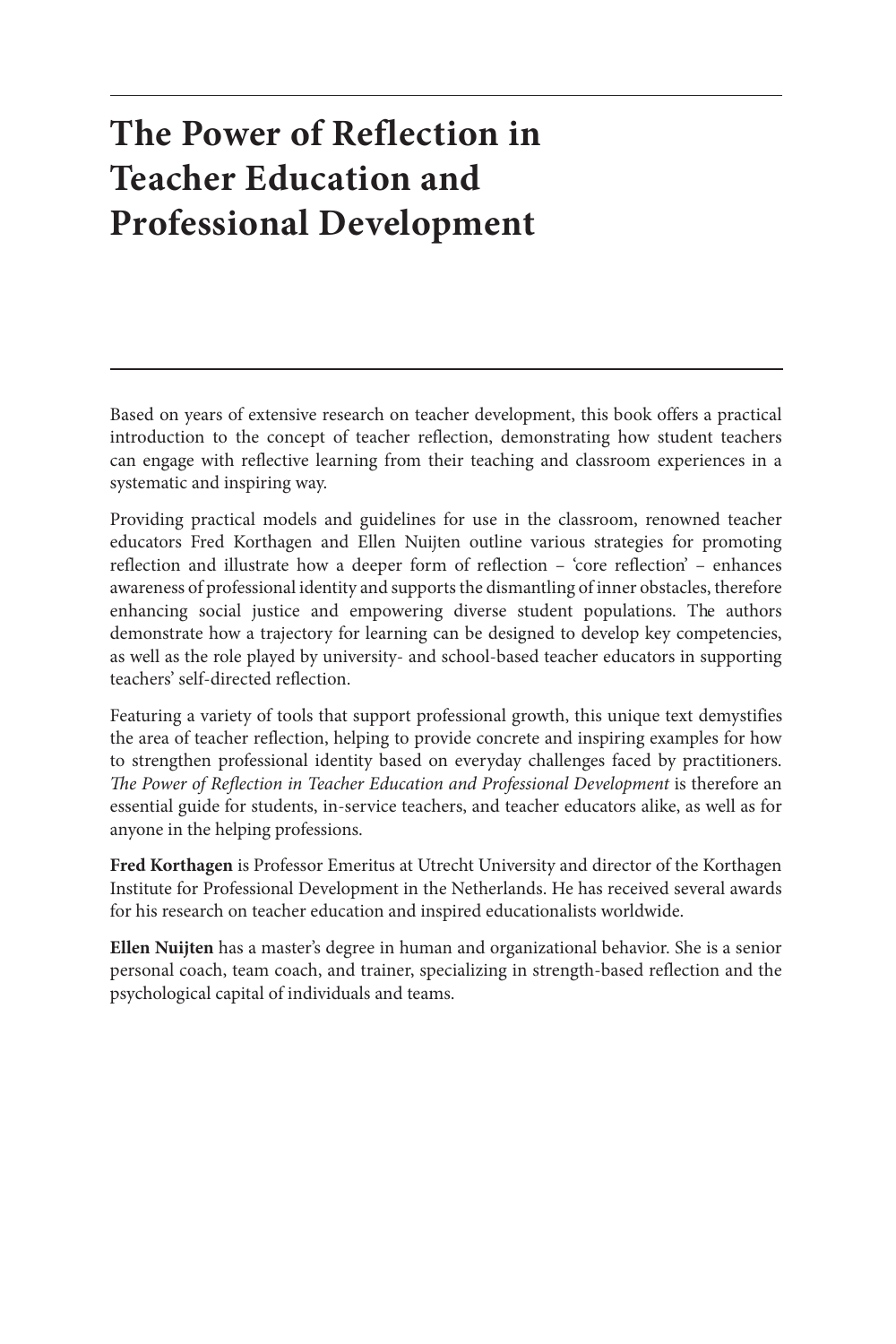

### **The Power of Reflection in Teacher Education and Professional Development**

Strategies for In-Depth Teacher Learning

# FRED KORTHAGEN AND ELLEN NUIJTEN

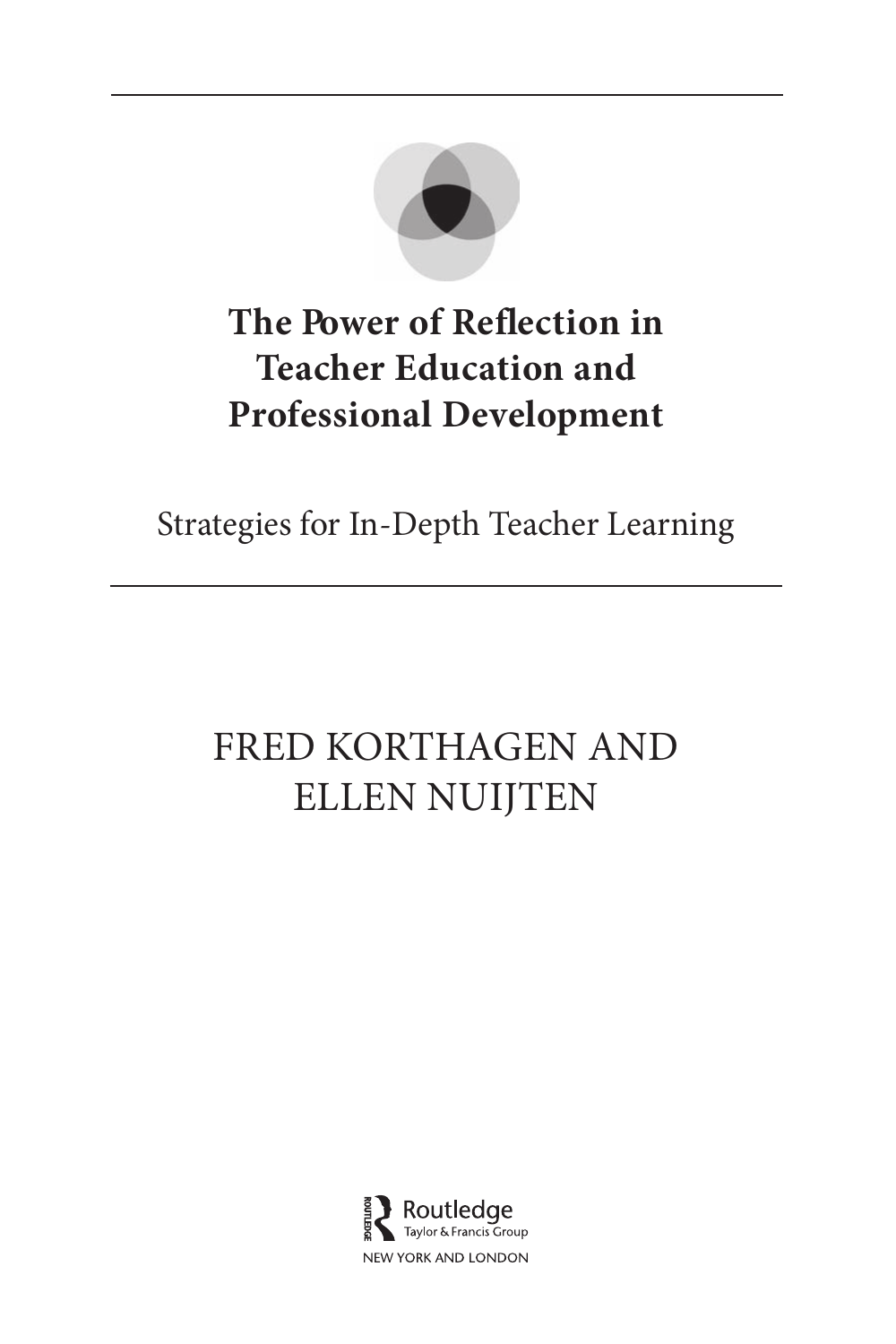Cover image: © Mischa Korthagen, The Netherlands

First published 2022 by Routledge 605 Third Avenue, New York, NY 10158

and by Routledge 4 Park Square, Milton Park, Abingdon, Oxon, OX14 4RN

*Routledge is an imprint of the Taylor & Francis Group, an informa business*

© 2022 Fred Korthagen and Ellen Nuijten

The right of Fred Korthagen and Ellen Nuijten to be identified as authors of this work has been asserted in accordance with sections 77 and 78 of the Copyright, Designs and Patents Act 1988.

All rights reserved. No part of this book may be reprinted or reproduced or utilised in any form or by any electronic, mechanical, or other means, now known or hereafter invented, including photocopying and recording, or in any information storage or retrieval system, without permission in writing from the publishers.

*Trademark notice*: Product or corporate names may be trademarks or registered trademarks, and are used only for identification and explanation without intent to infringe.

*Library of Congress Cataloging-in-Publication Data* A catalog record for this book has been requested

ISBN: 978-1-032-11771-3 (hbk) ISBN: 978-1-032-11770-6 (pbk) ISBN: 978-1-003-22147-0 (ebk)

DOI: 10.4324/9781003221470

Typeset in Minion by Apex CoVantage, LLC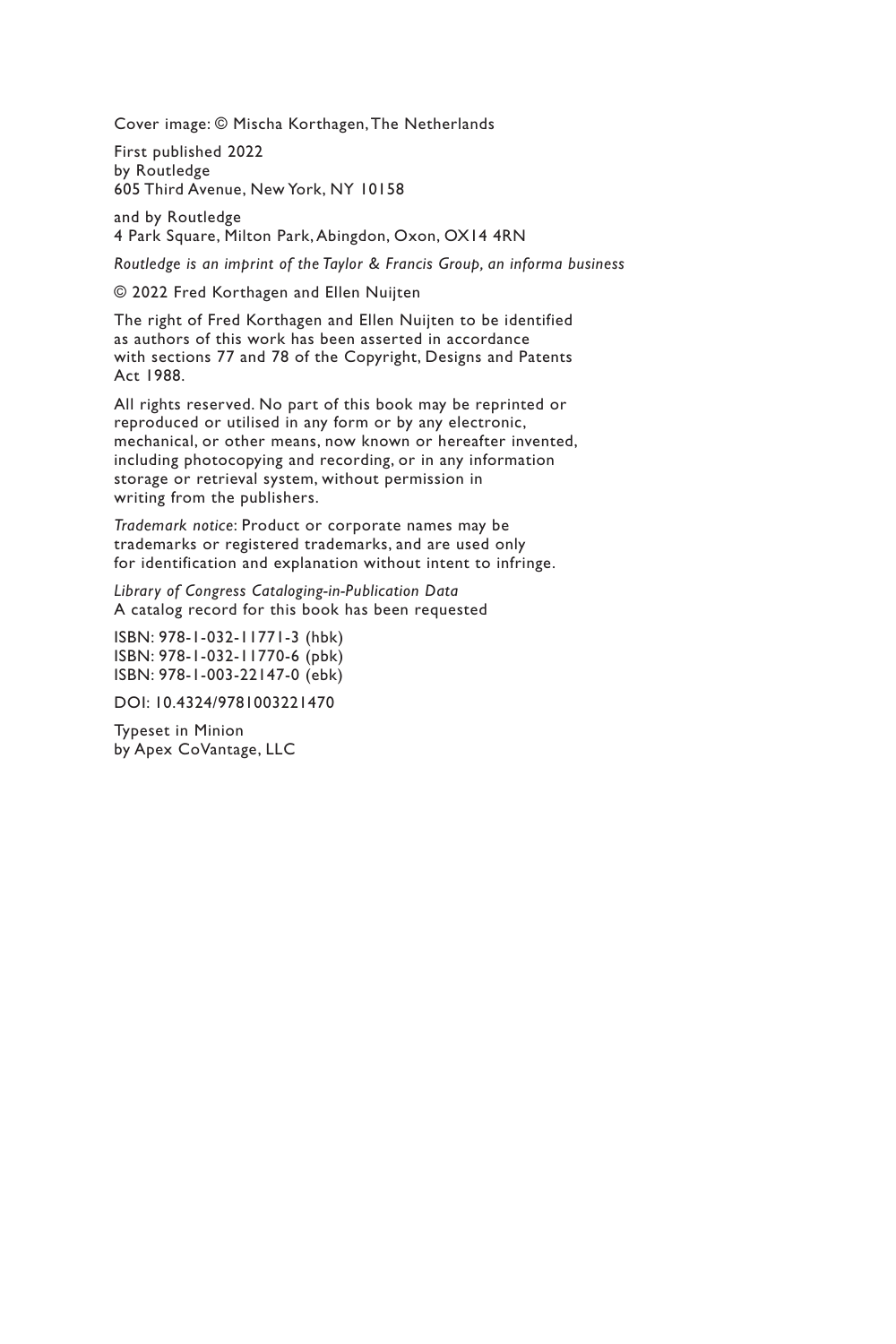### **Contents**

|              |         | List of diagrams and figures<br>List of structures<br>List of examples | viii<br>ix<br>$\boldsymbol{\chi}$ |
|--------------|---------|------------------------------------------------------------------------|-----------------------------------|
|              |         | List of exercises                                                      | хi                                |
|              |         | About the authors                                                      | xii                               |
|              | Preface |                                                                        | xiii                              |
| $\mathbf{1}$ |         | Introduction: an exploration of the concept of reflection              | 1                                 |
|              | 1.1     | The theme of reflection                                                | $\mathbf{1}$                      |
|              |         | 1.2 Not every form of reflection is equally effective                  | 3                                 |
|              |         | 1.3 A more thorough reflection                                         | $\overline{4}$                    |
|              |         | 1.4 Five steps                                                         | 5                                 |
|              |         | 1.5 The importance of reflection                                       | 7                                 |
|              | 1.6     | A brief reading guide                                                  | 10                                |
|              |         | 1.7 Key points of this chapter                                         | 11                                |
|              | 1.8     | Theoretical foundation                                                 | 12                                |
|              |         | References                                                             | 19                                |
| 2            |         | Working with the reflection model                                      | 23                                |
|              | 2.1     | Action-oriented and meaning-oriented reflection                        | 23                                |
|              |         | 2.2 Discussion of the reflection steps                                 | 24                                |
|              | 2.3     | Context and cultural differences                                       | 30                                |
|              |         | 2.4 The reflection steps can be used in all kinds of situations        | 32                                |
|              |         | 2.5 Connecting reflections to professional frameworks                  | 34                                |
|              |         | 2.6 An extensive form of reflection                                    | 36                                |
|              |         | 2.7 Short reflections                                                  | 37                                |
|              |         | 2.8 Learning how to reflect                                            | 37                                |
|              |         | 2.9 Reflection-in-action                                               | 38                                |
|              |         | 2.10 Key points of this chapter                                        | 39                                |
|              |         | 2.11 Theoretical foundation                                            | 40                                |
|              |         | References                                                             | 44                                |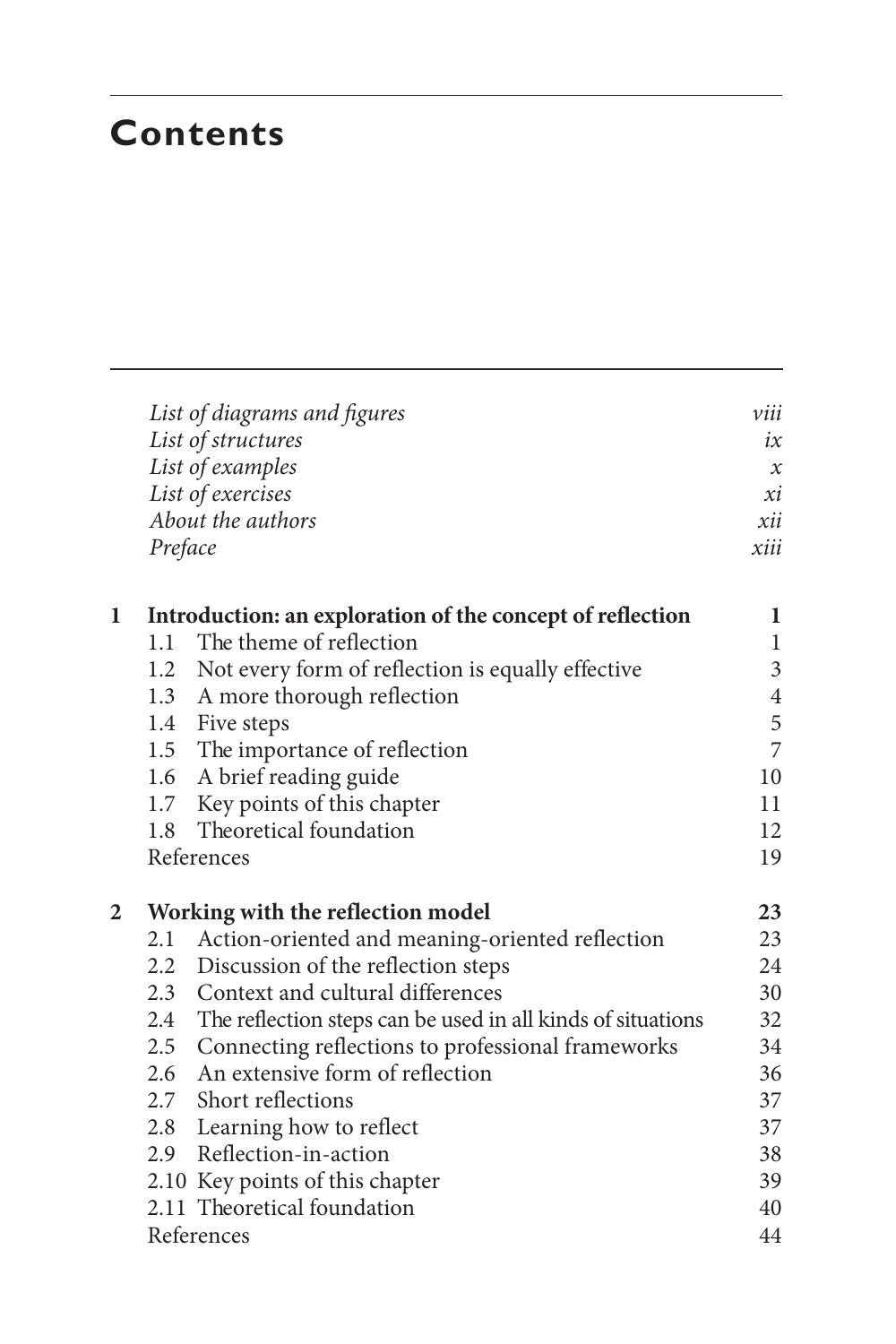| 3 |            | Supporting reflection through coaching                    | 46  |
|---|------------|-----------------------------------------------------------|-----|
|   | 3.1        | Coaching aimed at supporting reflection                   | 46  |
|   | 3.2        | Coaching at step 1: providing help in finding             |     |
|   |            | useful experiences                                        | 49  |
|   | 3.3        | Coaching at step 2 (looking back)                         | 50  |
|   |            | 3.4 Coaching at step 3 (awareness of essential aspects)   | 54  |
|   |            | 3.5 Coaching at step 4 (creating alternative methods      |     |
|   |            | of action and making a choice)                            | 57  |
|   |            | 3.6 The transition from step 4 to step 5                  | 58  |
|   |            | 3.7 Coaching at step 5 (trial)                            | 59  |
|   |            | 3.8 Additional skills                                     | 59  |
|   |            | 3.9 Key points of this chapter                            | 61  |
|   |            | 3.10 Theoretical foundation                               | 62  |
|   |            | References                                                | 65  |
| 4 |            | Reflection in peer groups                                 | 67  |
|   |            | 4.1 Learning in peer groups                               | 67  |
|   |            | 4.2 The design and organization of reflective peer groups | 69  |
|   |            | 4.3 The role of the facilitator                           | 73  |
|   |            | 4.4 Technical tools                                       | 75  |
|   |            | 4.5 Progress checks, adjustments, and assessments         | 78  |
|   |            | 4.6 Pitfalls                                              | 78  |
|   |            | 4.7 Key points of this chapter                            | 80  |
|   |            | 4.8 Theoretical foundation                                | 81  |
|   | References |                                                           | 86  |
| 5 |            | Core reflection                                           | 89  |
|   |            | 5.1 Deepening of reflection                               | 89  |
|   |            | 5.2 The onion model                                       | 91  |
|   |            | 5.3 Awareness of biased beliefs, counteracting inequity,  |     |
|   |            | racism, and discrimination                                | 98  |
|   | 5.4        | The principles of core reflection                         | 99  |
|   | 5.5        | Strength-based coaching                                   | 106 |
|   | 5.6        | Key points of this chapter                                | 108 |
|   |            | 5.7 Theoretical foundation                                | 109 |
|   |            | References                                                | 113 |
| 6 |            | Structures and instruments for promoting reflection       | 117 |
|   | 6.1        | Introduction to this chapter                              | 117 |
|   | 6.2        | Basic instruments to support reflection                   | 118 |
|   |            | 6.3 Reflective activities in groups                       | 125 |
|   | 6.4        | Structures and instruments focusing on                    |     |
|   |            | specific themes                                           | 131 |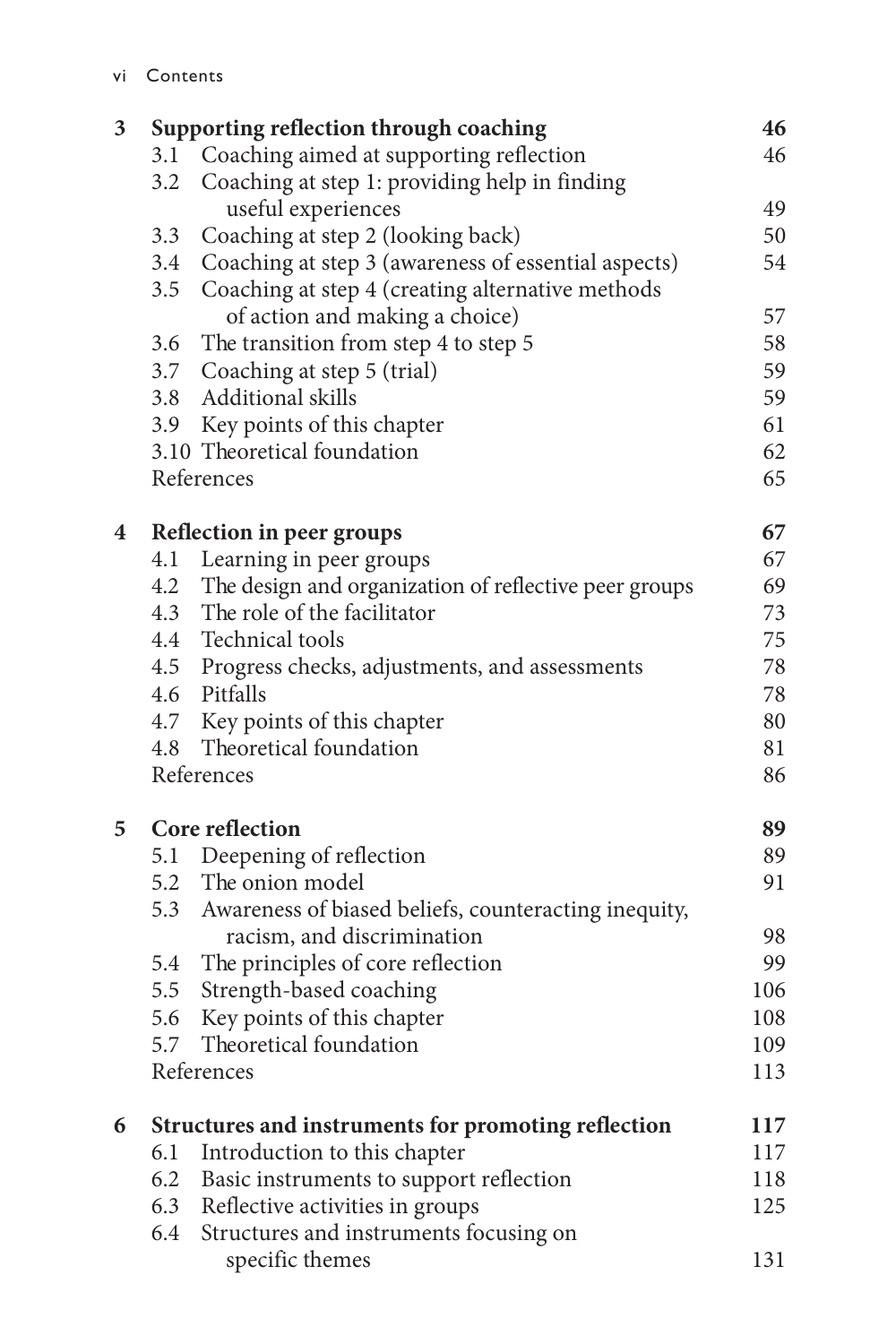|   |     | 6.5 Reflection with images                              | 135 |
|---|-----|---------------------------------------------------------|-----|
|   |     | 6.6 Digital instruments                                 | 141 |
|   |     | 6.7 Structures and instruments aimed at the person      |     |
|   |     | of the teacher (core reflection)                        | 142 |
|   | 6.8 | Final remarks                                           | 147 |
|   |     | 6.9 Key points of this chapter                          | 147 |
|   |     | 6.10 Theoretical foundation                             | 148 |
|   |     | References                                              | 152 |
| 7 |     | The promotion of reflection in teacher education        | 156 |
|   |     | 7.1 The search for an effective approach                | 156 |
|   |     | 7.2 A theory-based approach versus a realistic approach | 157 |
|   | 7.3 | The first phase in promoting reflection: an             |     |
|   |     | introduction to reflective learning from                |     |
|   |     | experiences                                             | 159 |
|   |     | 7.4 The pedagogy of realistic teacher education         | 166 |
|   |     | 7.5 What does a realistic approach require from         |     |
|   |     | teacher educators?                                      | 168 |
|   | 7.6 | A learning trajectory for reflection                    | 172 |
|   |     | 7.7 The second phase: working with reflection           |     |
|   |     | instruments and learning how to systematically          |     |
|   |     | support someone else's reflection                       | 172 |
|   |     | 7.8 The third phase: an introduction of core qualities  |     |
|   |     | and the onion model                                     | 175 |
|   | 7.9 | The fourth phase: integration of reflection into        |     |
|   |     | daily teaching                                          | 178 |
|   |     | 7.10 The relationship between the institution for       |     |
|   |     | teacher education and schools                           | 180 |
|   |     | 7.11 Coaching and assessment                            | 182 |
|   |     | 7.12 The professional development of teacher educators  |     |
|   |     | and coaches                                             | 184 |
|   |     | 7.13 Key points of this chapter                         | 185 |
|   |     | 7.14 Theoretical foundation                             | 186 |
|   |     | References                                              | 191 |
|   |     |                                                         |     |

*Index 195*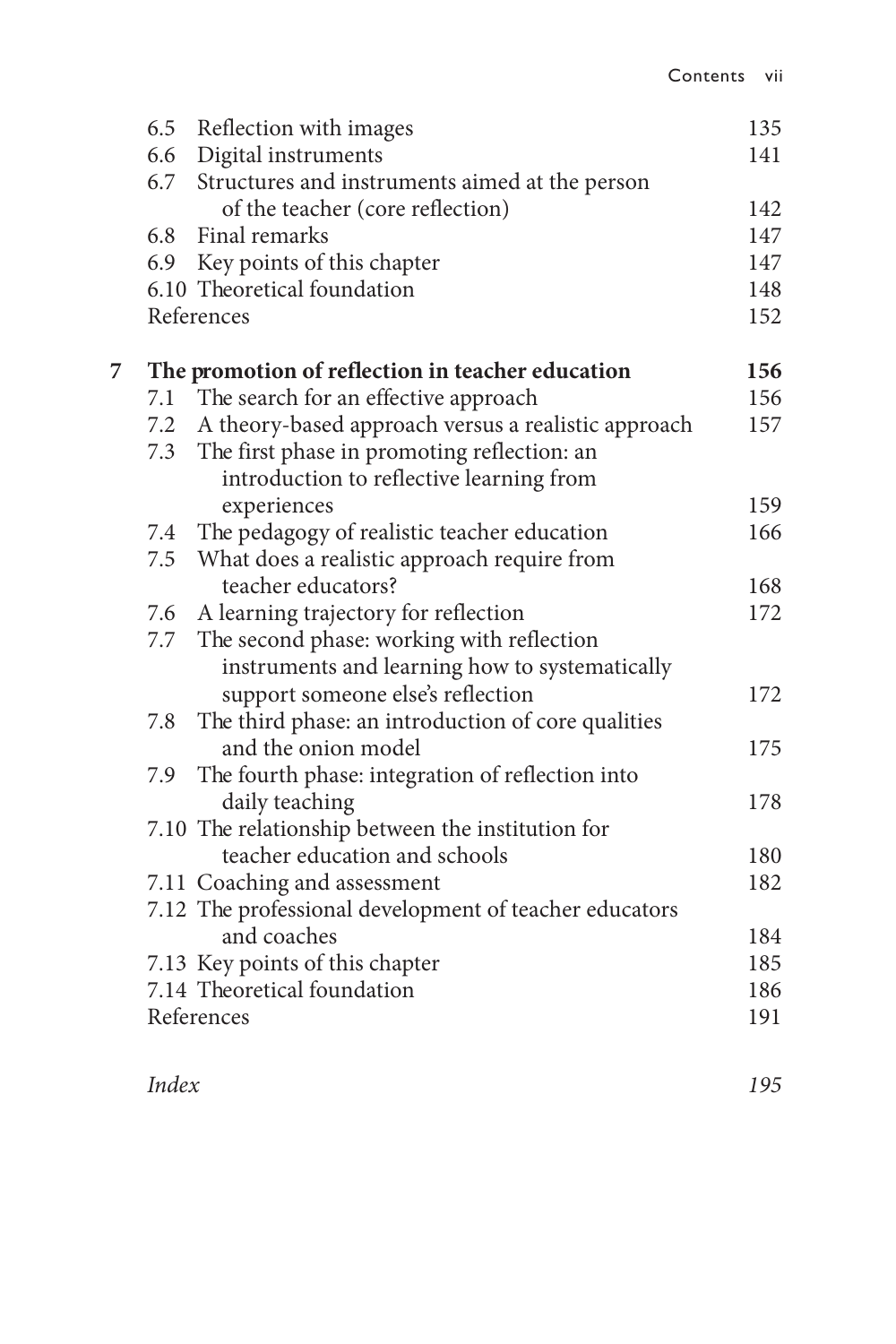# **Diagrams and figures**

#### **Diagrams**

|             | The nine boxes, with questions that help with step 2 of the |     |
|-------------|-------------------------------------------------------------|-----|
|             | reflection (concretizing questions)                         | 26  |
|             | Twelve questions for an extensive reflection                | 36  |
| 3           | The WIN questions for a brief reflection                    | 37  |
| $4^{\circ}$ | Coaching versus assessment                                  | 183 |

#### **Figures**

| 1.1 | Cartoon                                                         | 2                           |
|-----|-----------------------------------------------------------------|-----------------------------|
| 1.2 | From an action to a solution and back again                     | $\ensuremath{\mathfrak{Z}}$ |
| 1.3 | The ALACT model of reflection                                   | 6                           |
| 1.4 | Reflection connects practice, theory, and person                | 9                           |
| 1.5 | The formation of a mental structure                             | 15                          |
| 2.1 | The ALACT model for reflection with three key questions         | 24                          |
| 2.2 | The iceberg model                                               | 26                          |
| 2.3 | Spiral development                                              | 30                          |
| 2.4 | Linking reflection with a professional framework                | 35                          |
| 2.5 | The meta-reflection process                                     | 43                          |
| 3.1 | The reflection model with the accompanying coaching skills      | 49                          |
| 5.1 | The onion model                                                 | 92                          |
| 5.2 | The elevator                                                    | 104                         |
| 5.3 | The model for core reflection                                   | 105                         |
| 6.1 | Pre-printed WIN questions                                       | 119                         |
| 6.2 | The five-step procedure for professional learning in groups     | 128                         |
| 6.3 | An example of the form a wall can take                          | 131                         |
| 6.4 | Example of a drawing, from the article by Swennen et al. (2004) | 136                         |
| 6.5 | Eight metaphorical images                                       | 138                         |
| 7.1 | Learning from experiences                                       | 161                         |
| 7.2 | The intermediate model for reflection (the ALACT model expanded |                             |
|     | with elements of core reflection)                               | 179                         |
| 7.3 | The expedition model                                            | 184                         |
| 7.4 | The sources of teacher behavior                                 | 189                         |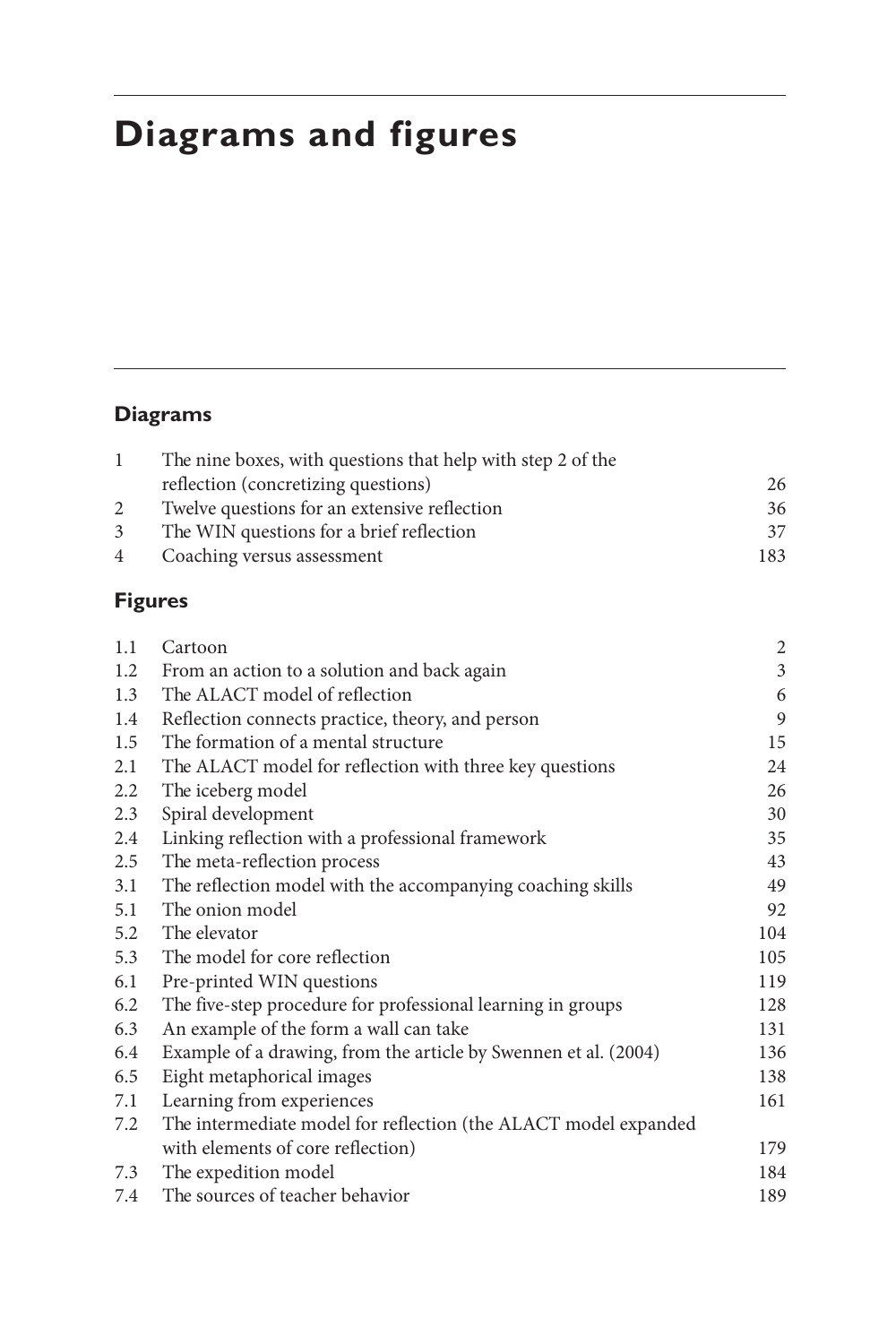### **Structures**

|    | Working in a reflective peer group                          | 72. |
|----|-------------------------------------------------------------|-----|
|    | Columns                                                     | 123 |
| 3  | Case discussion in a group                                  | 126 |
| 4  | The five-step procedure for professional learning in groups | 128 |
| 5  | The wall                                                    | 131 |
| 6  | The repertory grid                                          | 133 |
|    | Metaphors                                                   | 140 |
| 8  | Contrast analysis                                           | 144 |
| 9  | Walking along the onion layers                              | 144 |
| 10 | The thread of life                                          | 145 |
|    |                                                             |     |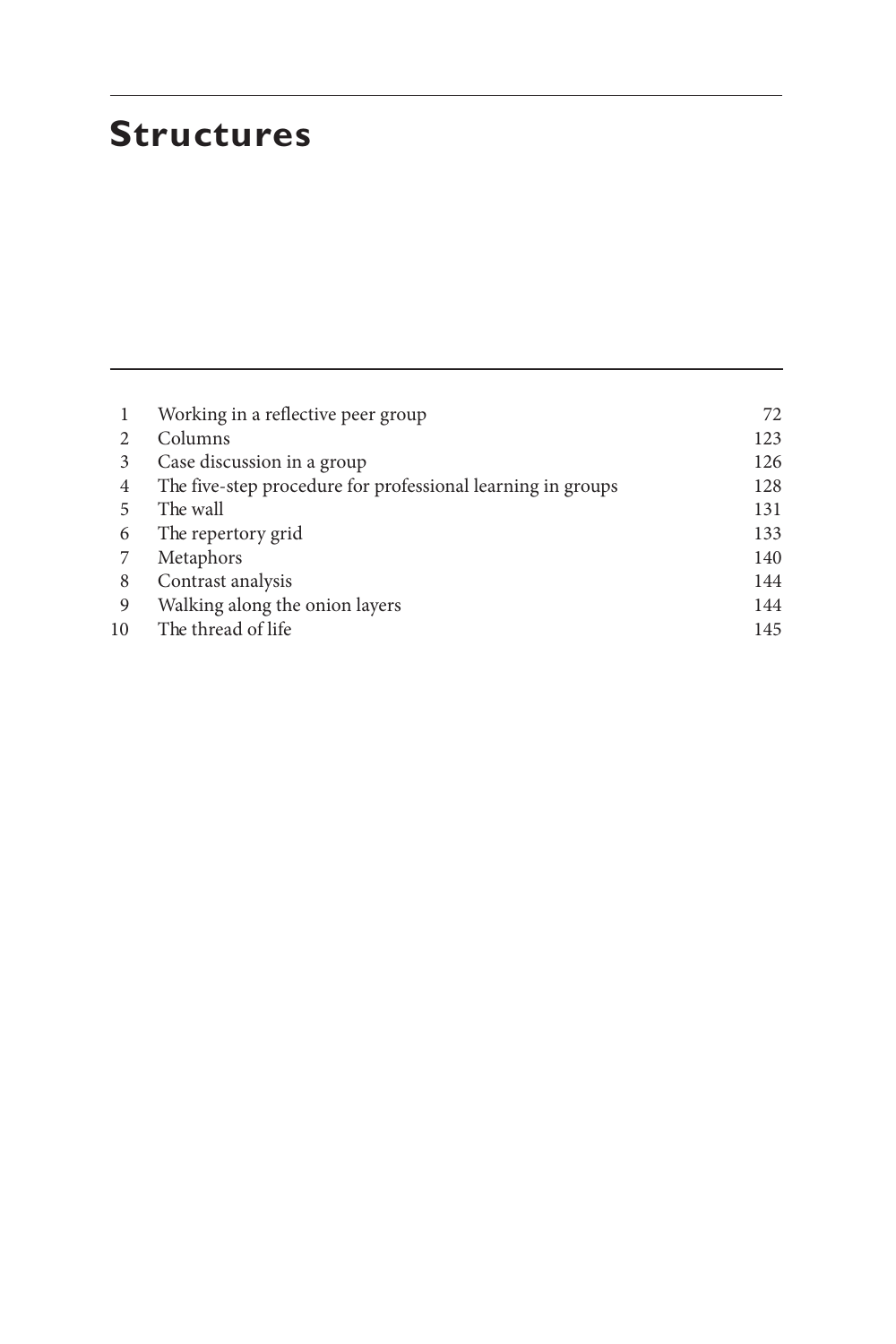## **Examples**

| 1              | An irregular lesson                                            | $\mathbf 1$ |
|----------------|----------------------------------------------------------------|-------------|
| 2              | A lesson about autism                                          | 7           |
| 3              | Aisha gives a lesson about equations                           | 27          |
| $\overline{4}$ | Jesse has problems with his mentor                             | 32          |
| 5              | Jesse uses theory (continuation of Example 4)                  | 34          |
| 6              | Four different coaches                                         | 46          |
| 7              | Sam finds attention for feeling soft                           | 50          |
| 8              | Coaches who confront                                           | 54          |
| 9              | Nina is uncertain about meetings with parents                  | 58          |
| 10             | Joni has a success experience                                  | 60          |
| 11             | From exchanging experiences to supporting reflection           | 67          |
| 12             | Martin is on the edge of his seat                              | 73          |
| 13             | Meta-reflection helps to communicate more effectively          | 74          |
| 14             | The approach to student reports in the teacher education       |             |
|                | program at Utrecht University                                  | 77          |
| 15             | Susan has a hard time                                          | 90          |
| 16             | Overcoming a dilemma                                           | 99          |
| 17             | Otto gives up                                                  | 100         |
| 18             | Otto gets coaching (continuation of Example 17)                | 101         |
| 19             | A teacher educator gives a personal example of core reflection | 106         |
| 20             | Resistance to reflection                                       | 156         |
| 21             | One-to-one guidance                                            | 159         |
| 22             | Student teachers teach each other                              | 163         |
| 23             | A teacher educator serves as a role model                      | 171         |
| 24             | Why did you write it anyway?                                   | 174         |
| 25             | Do I have to reflect on the same lesson again?                 | 181         |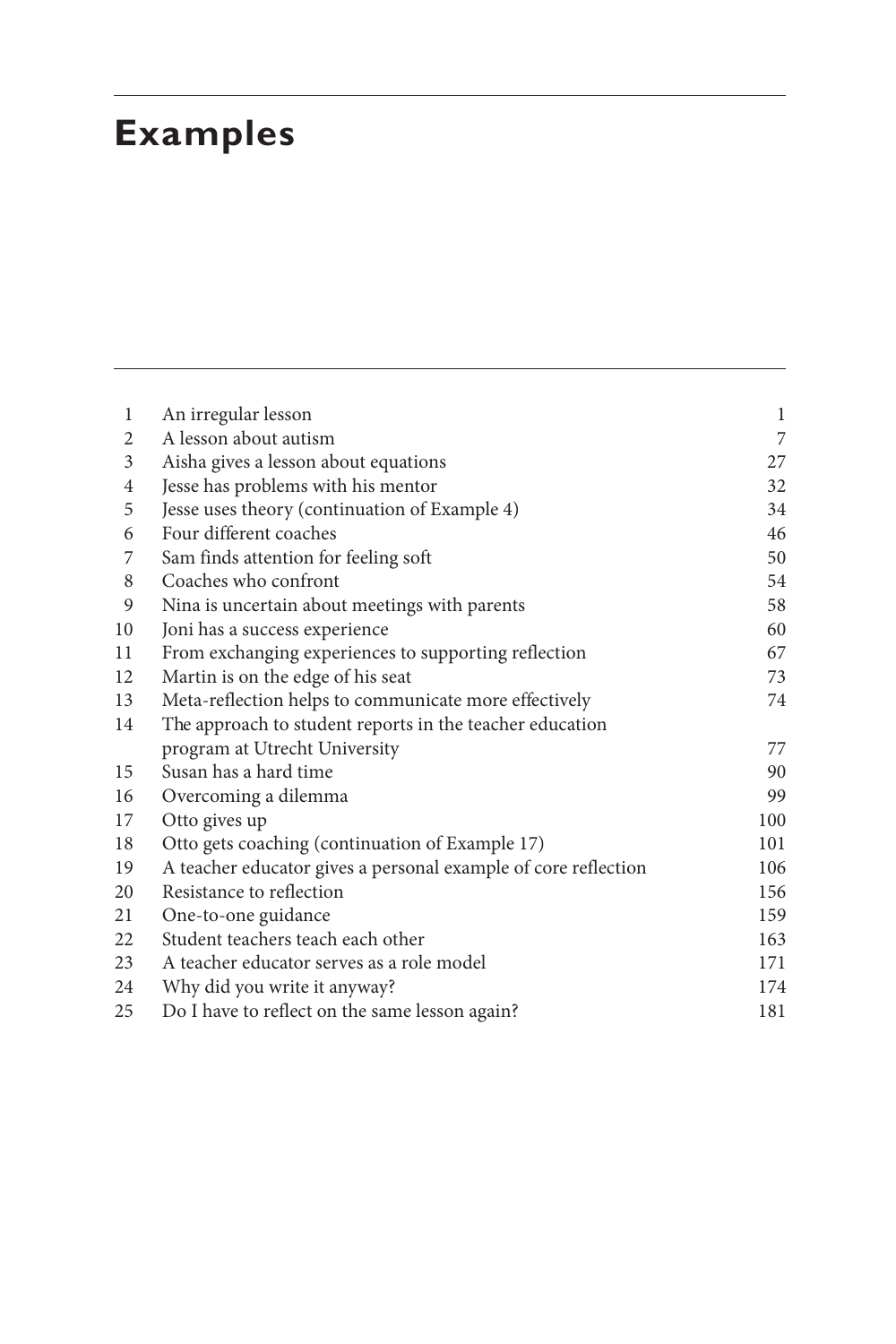### **Exercises**

| 1  | Reflection on Sharon's reflection                      | 3   |
|----|--------------------------------------------------------|-----|
| 2  | Your own way of reflecting                             | 6   |
| 3  | A reflection exercise                                  | 23  |
| 4  | Using the boxes well                                   | 30  |
| 5  | Emily has too little overview                          | 50  |
| 6  | Give an empathetic response                            | 52  |
| 7  | Concrete or abstract?                                  | 53  |
| 8  | Generalizing in your own learning process              | 56  |
| 9  | Reflection on your own learning experiences in a group | 69  |
| 10 | Advantages and disadvantages of various group sizes    | 70  |
| 11 | Reflection with the onion model                        | 95  |
| 12 | Core qualities and competencies (skills)               | 96  |
| 13 | From problem to strength and obstacle                  | 105 |
| 14 | A reflection activity based on this book               | 117 |
| 15 | Your own PDP                                           | 121 |
| 16 | Reasons for not reflecting                             | 158 |
| 17 | Do I always have to reflect?                           | 162 |
| 18 | Reflection on the realistic approach                   | 168 |
| 19 | From a practical situation to a core quality           | 176 |
| 20 | A moment of reflection for the teacher educator        | 180 |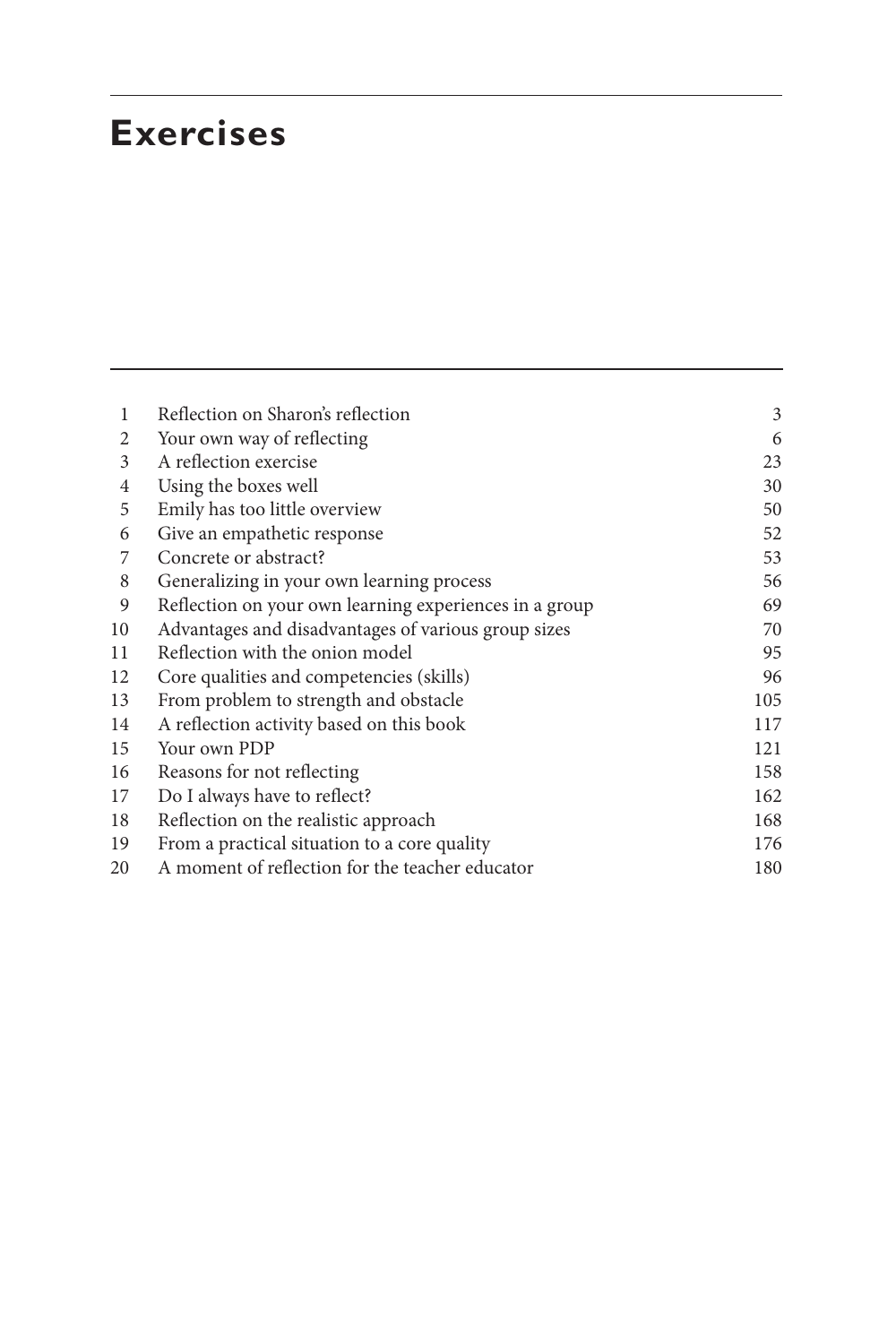### **About the authors**

**Fred Korthagen** is a professor emeritus at Utrecht University and director of the Korthagen Institute for Professional Development in the Netherlands, which provides courses and workshops for teachers, teacher educators, and other practitioners in the helping professions. His academic fields are professional development, the pedagogy of teacher education, and more particularly, (core) reflection and coaching.

Fred Korthagen has published numerous articles and books on these topics in eight languages and he has given keynotes and workshops all over the world. He has extensive experience as a mathematics teacher and as a teacher educator. He has been the chair of two teacher education programs in the Netherlands, at the University of Amsterdam and Utrecht University. He has also been trained in a variety of therapeutic approaches.

Fred Korthagen's work on realistic teacher education and reflection has influenced educators and researchers all over the world. He is one of the developers of the core reflection approach.

As a leading scholar, he has received several awards for his work, most notably from the *American Educational Research Association* (AERA), the *Association of Teacher Educators* (ATE), and the *International Study Association on Teachers and Teaching* (ISATT). In 2015, he became *Fellow of AERA*, as an acknowledgment for the quality of his research and its impact on practice in teaching and teacher education.

For more information: www.korthagen.nl/en

**Ellen Nuijten** has a master's degree in Human and Organizational Behavior. She is a senior personal coach and team coach, specializing in strength-based reflection and the psychological capital of individuals and teams. She is also an experienced trainer of coaches, teachers, and organizational leaders, especially in the areas of education and social work.

Ellen Nuijten has extensive experience with various therapeutic approaches, such as systemic work (Hellinger), contextual therapy (Nagy), psychosynthesis, body-oriented therapy, and gestalt therapy. Based on her academic training and her work in a variety of organizations, she is an expert in organizational development and co-authored three books on reflection and coaching. She has been certified as a Master Coach by the NOBCO, the Dutch organization of professional coaches.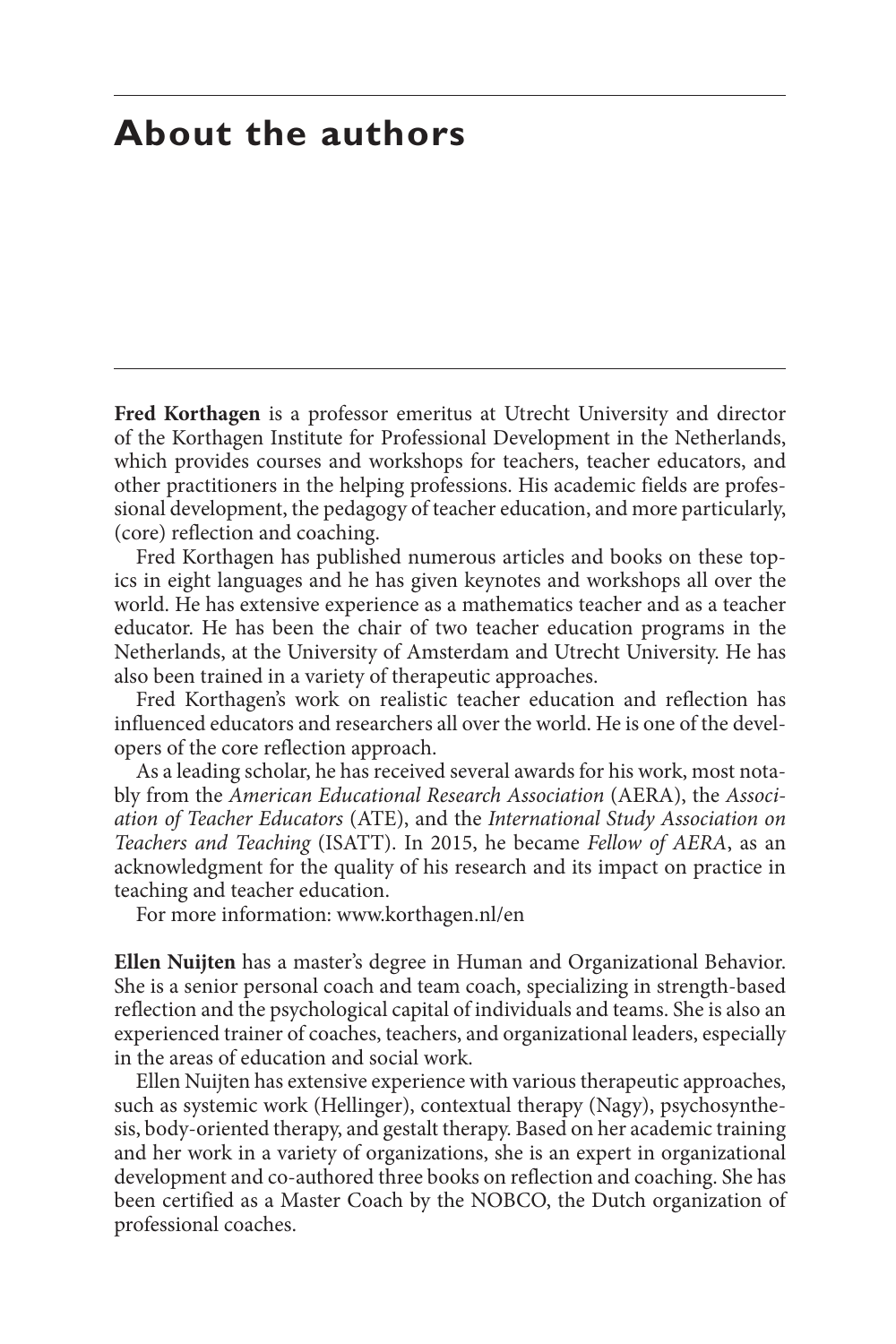### **Preface**

During their work, teachers experience a wealth of multi-faceted situations. By reflecting on these experiences, they can become stronger professionals. Reflection helps to better understand what is happening in teaching situations and to develop effective courses of action. It also enables professionals to direct their own growth and become autonomous learners. Specialized approaches, such as core reflection, make this process more personal and strengthen the development of one's professional identity.

At present, there is a renewed interest in strategies to promote reflection in teacher education. An important reason is that the promotion of reflection is not without its challenges. The concept is often unclear to (student) teachers and many find writing reflection reports useless or annoying. Although teacher educators often find their student teachers' reflections superficial or biased, they tend to struggle with guiding their student teachers towards more effective forms of reflection. As a result, to many, both educators and students, reflection remains a vague, somewhat philosophical concept.

Based on years of research, the main aim of the book is to show how these serious problems can be avoided: many insights and approaches have been developed that can help to make reflection concrete and inspiring. By applying this knowledge to practice, reflection becomes a powerful instrument for professional development.

Building on a large number of research studies and many years of practical experiences, the book outlines much needed strategies and instruments that can make people enthusiastic about reflective learning and help them become stronger professionals. Additionally, the book aims to develop various levels of reflection, which helps to promote a deeper form of reflection, named 'core reflection'. Research has shown that this is a fruitful approach for developing one's personal professional identity. An important aim of core reflection is also to enhance awareness of individual biases or limiting beliefs, and to overcome inner obstacles, such as negative thoughts and ineffective behavioral patterns. As such, core reflection is a crucial instrument in counteracting racism and discrimination and enhancing social justice and empowerment, giving every child the opportunity to expand choice and the capacity to realize their personal potential.

In sum, this book fills a gap by connecting theory and practice and bringing clarity into an area where many practitioners are struggling to enact the promises of professional reflection. The book inspires a fresh look at reflection,